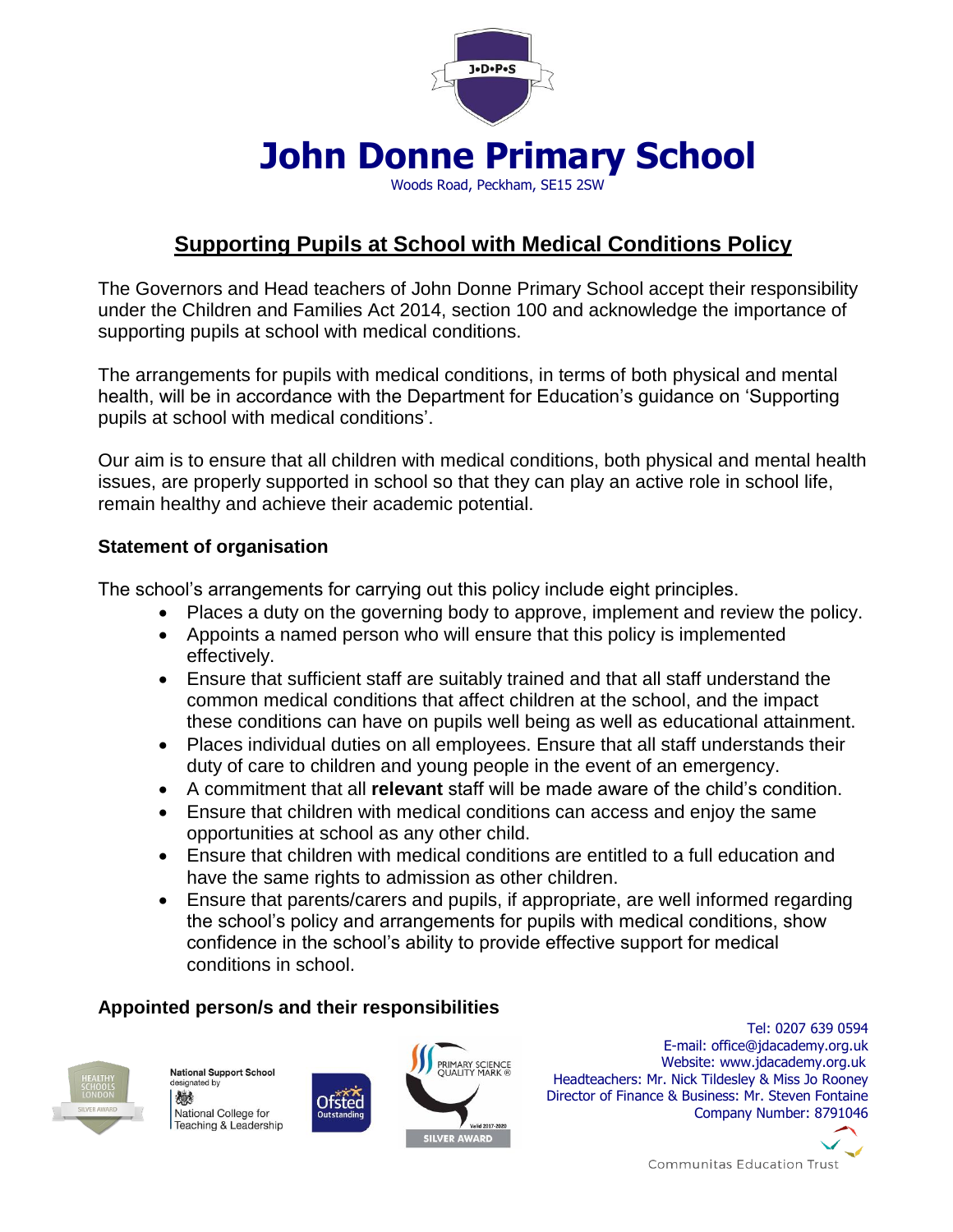- To ensure the day to day implementation of this policy.
- Make staff aware of this policy.
- Liaising with healthcare professionals regarding the training needs of staff. Arrange for training when and where it is appropriate.
- Keep a record of any training undertaken by staff.
- Keep regular contacts with the school nursing services regarding children with medical conditions:
	- 1. Inform the school Nursing services immediately should a parent or carer discloses a possible medical condition.
	- 2. Keep a copy of Individual Health Care Plans (IHCPs) for each child in year group folders.
	- 3. Provide relevant adults with the copy of the IHCP's that are to be kept in the class's First Aid and Medicine file.
	- 4. Liaise with parents regarding Administering Medicine at school in accordance with the First Aid and Medicine Policy.
	- 5. Ensure that all medication at school is stored according to regulations and advice by School Nursing Services.
- Ensure that Individual Health Care Plans (IHCPs) are up to date and available to relevant staff who is responsible for their implementation.

# **Staff member's responsibilities**

- Take appropriate steps to support children with medical conditions.
- Make reasonable adjustments to include pupils with medical conditions into lessons.
- Administer medication, if they have undertaken that responsibility.
- Undertake training to achieve the necessary competence to support children with medical conditions.
- Familiarise themselves with the content of IHCPs and/or Education, Health and Care Plan (EHCP) of the children under their immediate care.

# **School Nurse**

- The School Nurse needs to notify the school when a child has been identified as requiring support in school due to a medical condition.
- Liaise with other health professionals in accordance with guidelines and provide the school with Individual Health Care Plans, where required, due to children's medical conditions.
- Advise the school on issues for training needs of staff and implementation of IHCPs.

# **Parent's responsibilities**

- To provide the school with information on any changes of their child/children's health.
- Complete a **Parental Agreement for School to Administer Medicine** form before bringing medication into school.
- Provide the school with the medication, that has been prescribed by a Health Practitioner, their child requires and keep it up to date.
- Collect any left over medication at the end of the course or academic year.
- Discuss medication with their children prior to requesting school staff to administer the medication.
- Participate in the development of an IHCP or EHCP for their child in collaboration with staff members and healthcare professionals.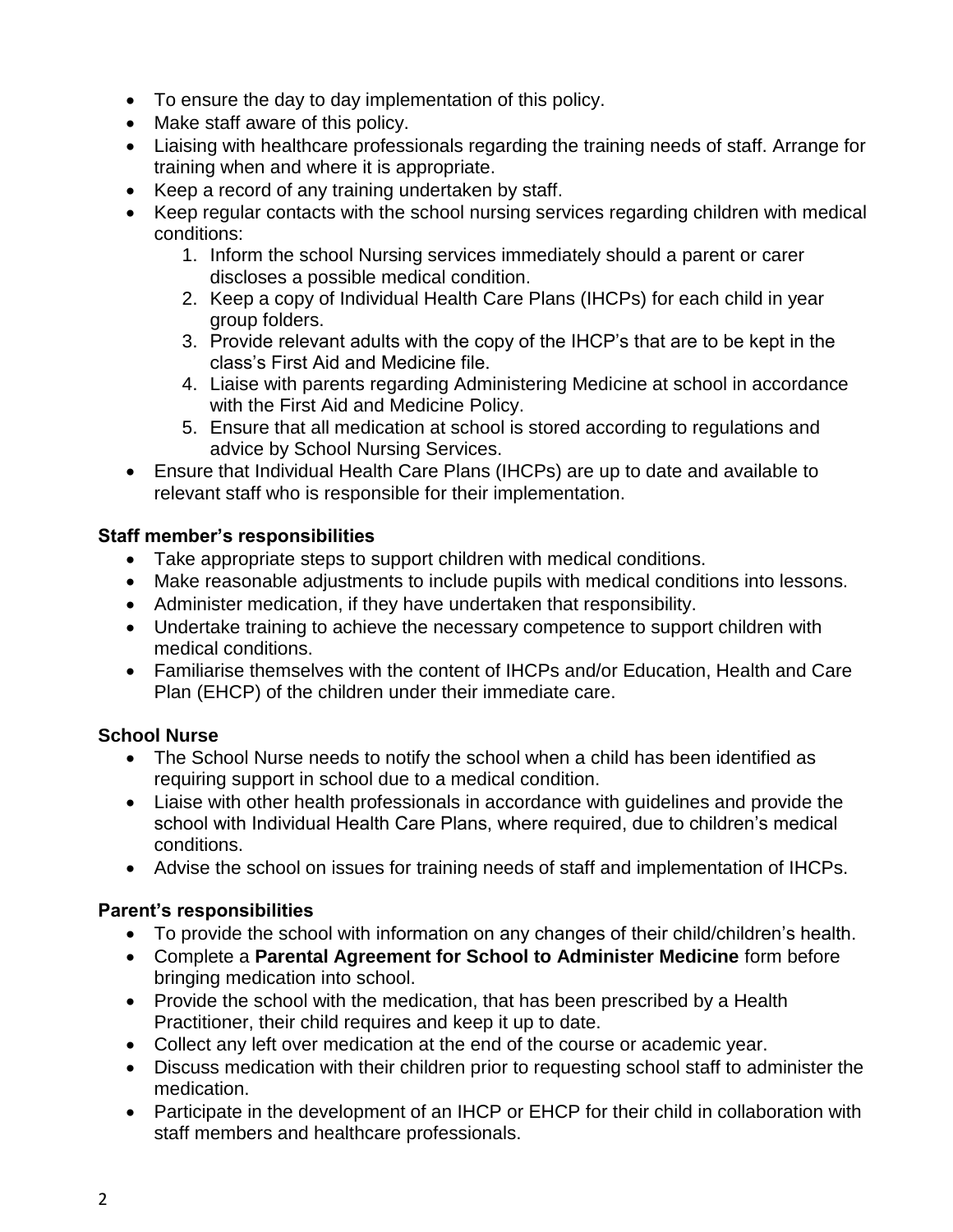#### **The role of the child**

- Children who are competent will be encouraged to take responsibility for managing their own medicines and procedures. (eg. Asthma pumps, refer to First Aid and Medicine Policy)
- Where possible, pupils will be allowed to carry their own medicines and devices. Where this is not possible, their medicines will be located in an easily accessible location.
- If pupils refuse to take medication or to carry out a necessary procedure, parents will be informed immediately.

## **Individual Health Care Plans (IHCPs) and Education, Health and Care Plans (EHCP's)**

Where necessary, IHCP's will be developed by the School Nursing Services in collaboration with parents/carers, Health Practitioners (GP's, Hospital consultants or other medical professionals), the Appointed Person and the Special Educational Needs Coordinator (SENCO).

They will be reviewed annually or when a child's medical circumstances change, which ever is sooner.

Some children with medical conditions may also be considered as disabled under the definition set out in the Equality Act 2010. Some may also have special educational needs and may have a statement or EHCP.

Where a child has an EHCP or special needs statement the IHCP will link to it or become part of it. The school will follow the Special Educational Needs and Disability code of practice. Further information can be obtained from the school's Inclusion Policy.

When a child returns from a long term illness, hospital education or home tuition we will ensure that the IHCP identifies the support the child needs to reintegrate.

#### **Medicines in school and record keeping**

School policy on the administration of medicine is lined out in the First Aid and Medicine policy.

#### **Emergencies**

Medical Emergencies will be dealt with according to school emergency procedures in the First Aid and Medicine policy.

Where an IHCP is in place, it should detail:

- What constitutes as an emergency.
- What to do in an emergency.

If a child needs to be taken into hospital, a member of staff will stay with them until their parents arrive.